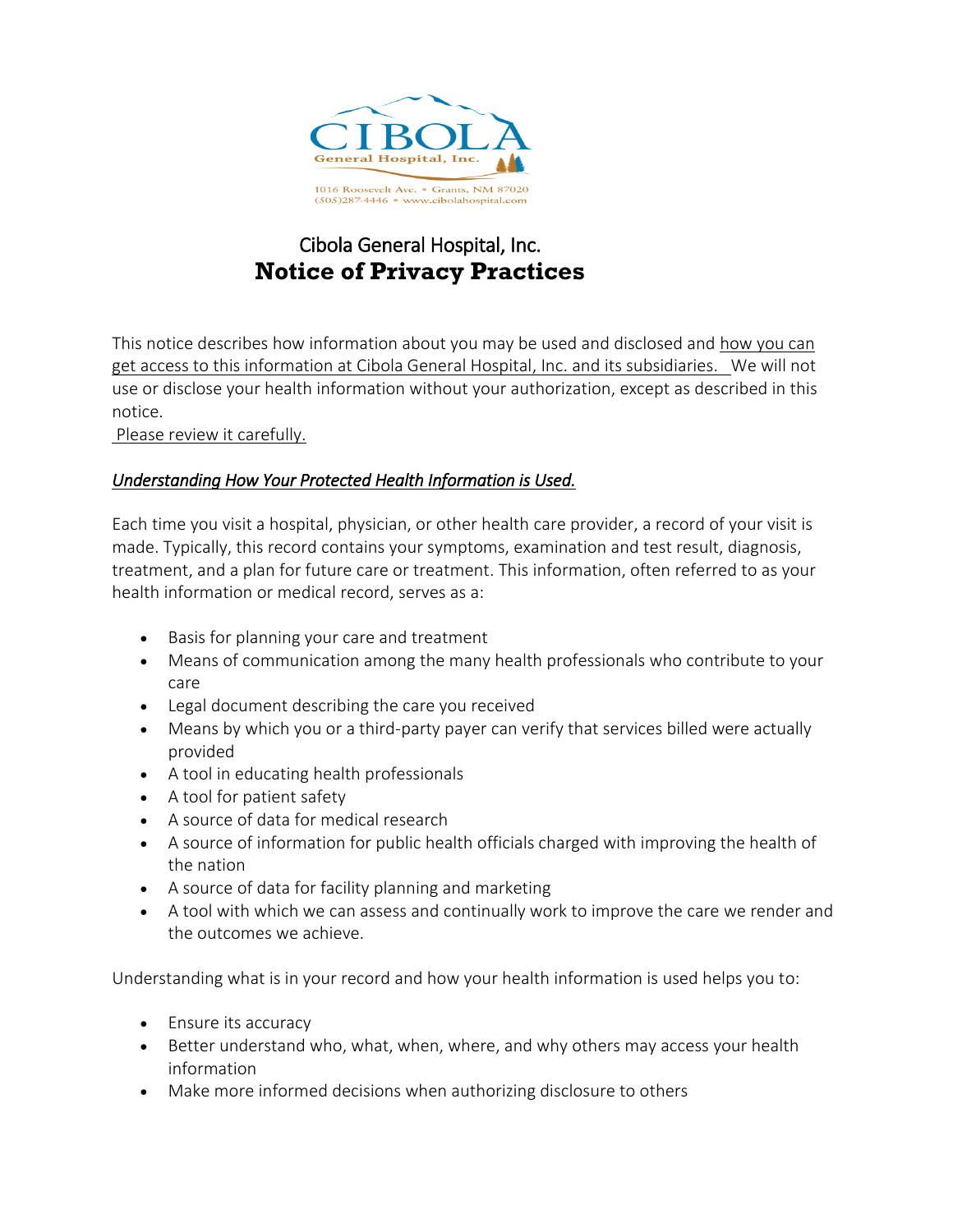#### *Your Health Information Rights*

Although your health record is the physical property of the health care practitioner or facility that compiled it, the information belongs to you. You have the right to:

- Request a restriction on certain uses and disclosures of your protected health information as provided by 45 CFR 164.522(a): You have a right to request a restriction or limitation on the protected health information we use or disclose about you for treatment, payment or health care operations. You also have the right to request a limit on the protected health information we disclose about you to someone who is involved in your care or the payment for your care, like a family member. We are not required to honor all requests for restrictions on uses and disclosure of protected health information. To request restrictions, you must make your request in writing. In your request, you must tell us:
	- What information you want to limit and protect;
	- Whether you want to limit our use, disclosure or both; and
	- To whom you want the limits to apply, for example, disclosure to your spouse.
		- Once we agree to your request, we must follow your restrictions (except if the information is necessary for emergency treatment). You may cancel the restrictions at any time. In addition, we may cancel a restriction at any time as long as we notify you of the cancelation and continue to apply the restriction to information collected before the cancelation.
		- You also have a right to request that a health care item or service not be disclosed to your health plan for payment purposes or health care operations. We are required to honor your request if the health care item or service is paid out of pocket and paid in full. This restriction does not apply to use or disclosure of your protected health information related to your medical treatment, but only applies to use and disclosure to a health plan
- Obtain a paper copy of the notice of information practices upon request
- Inspect and obtain a hard copy or an electronic copy of your health record/medical information that may be used to make decisions about your care as provided for in 45- CFR 164.524.
	- you must submit a written request, and
	- we may charge a fee for the cost of copying, mailing or other supplies associated with your request.
- If the facility uses or maintains an electronic health record with respect to your medical information, you have the right to obtain an electronic copy of the information if you so choose.
	- You may direct the facility to transmit the copy to another entity or person that you designate, provided the choice is clear, concise, and specific; and
	- The facility may charge a fee equal to its labor cost in providing the electronic copy.
- Amend your health record as provided in 45 CFR 164.524:
	- If you feel that medical information we have about you is incorrect or incomplete, you may request that we amend the information. You have the right to request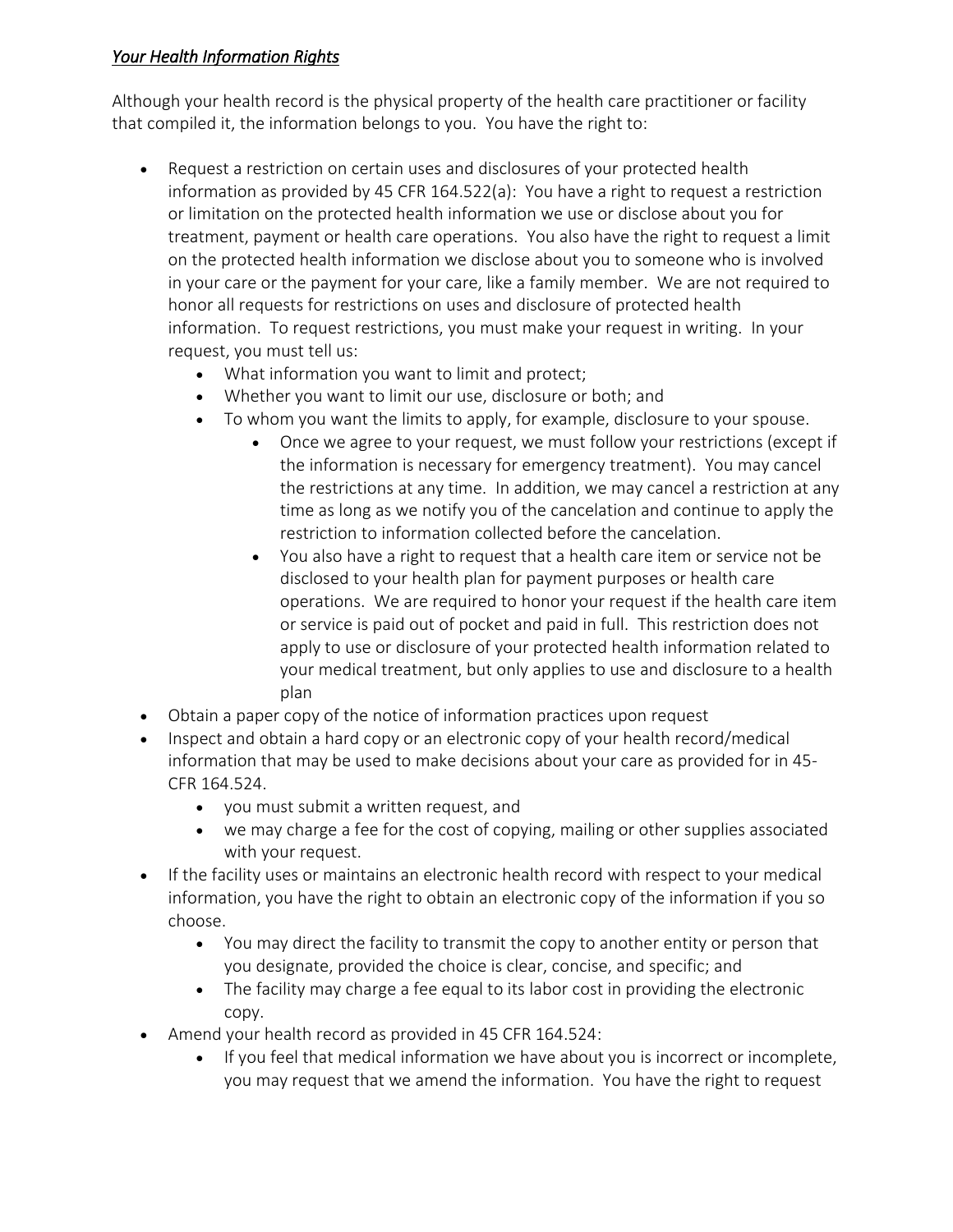an amendment for as long as the information is kept by or for the Provider. In addition, you must provide a reason that supports your request.

- We may deny your request for an amendment if it is not in writing or does not include a reason to support the request. Requests may be denied for other appropriate reasons. Typical reasons for denial of an amendment request include:
	- The information was not created by CGH, unless the person or entity that created the information is no longer available to make the amendment
	- The information is not part of the medical information kept by or for Provider
	- The information Is not part of the information which you would be permitted to inspect and copy
	- The information is accurate and complete
- Obtain an accounting of disclosures of your health information as provided in 45 CFR 164.528
- Request communications of your health information by alternative means or at alternative locations
- Revoke your authorization to use or disclose health information except to the extent that action has already been taken
- Any uses and disclosure of protected health information other than those permitted by our Privacy Practice and the related State and Federal laws will be made only with your written authorization or the written authorization for the individual involved.
- SPECIAL PROTECTIONS FOR SUBSTANCE ABUSE, HIV, MENTAL HEALTH AND GENETIC INFORMATION:
	- Certain federal and state laws may require special privacy protections that restrict the use and disclosure of certain health information, including substance abuse, HIV-related information, mental health information, and genetic information.
- RIGHT TO RECEIVING NOTICE OF A BREACH:
	- CGH is required to notify you by first class mail or by e-mail (if offered and you have indicated a preference to receive information by e-mail), of reportable breaches of Unsecured Protected Health Information as soon as possible, but in any event, no later than 60 days following the discovery of the breach.

## *Our Responsibilities*

This organization is required to:

- Maintain the privacy of your protected health information
- Provide you with a notice as to our legal duties and privacy practice with respect to information that is collected and maintained about you
- Abide by the terms of this notice
- Notify you if we are unable to agree to a requested restriction
- Accommodate reasonable requests you may have to communicate health information by alternative means or at alternative locations
- You will receive a notification from CGH if there is a breach of our Privacy Practices or breach of reportable unsecured protected health information.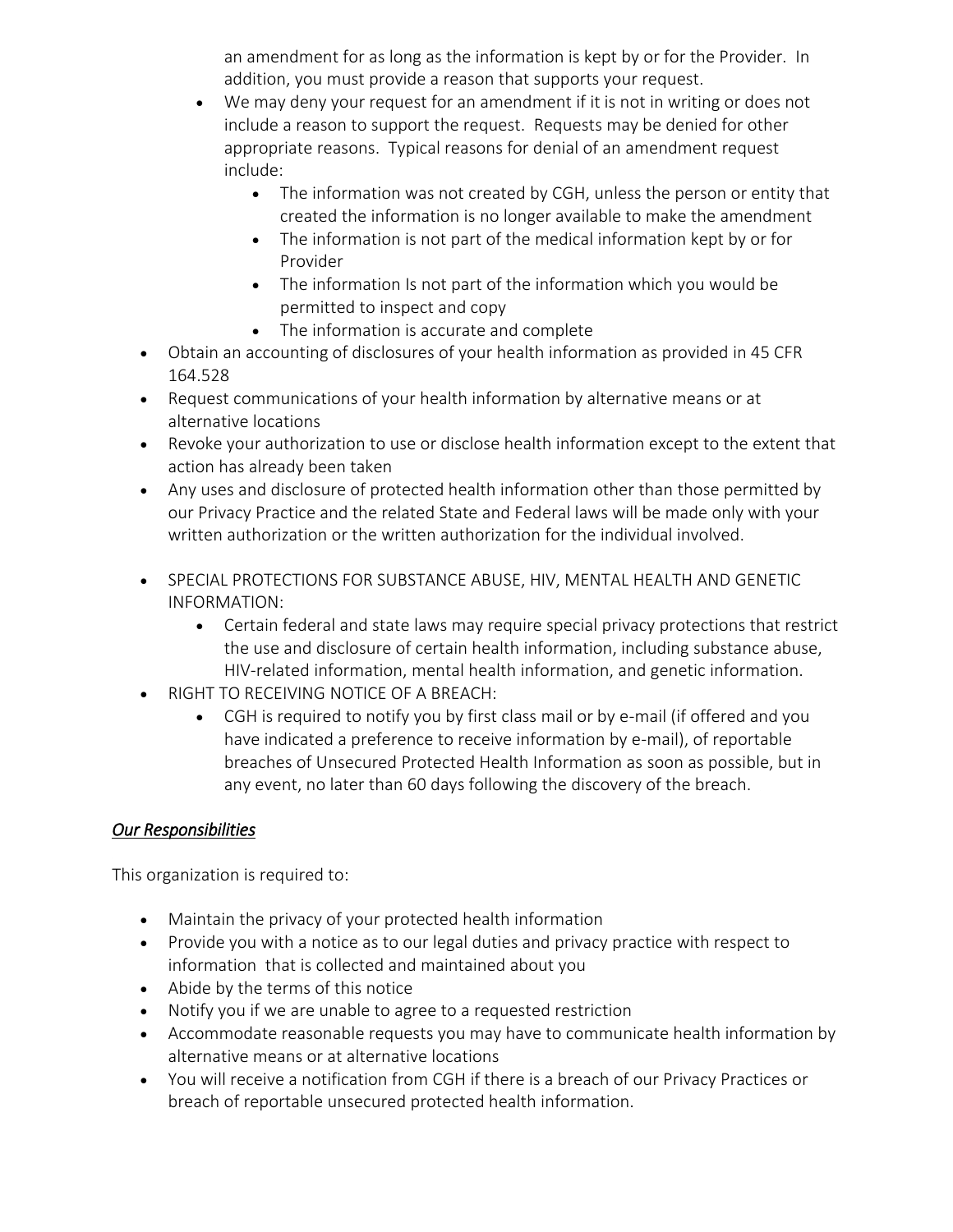CGH reserves the right to change our practice and to make the new provisions effective for all protected health information we maintain. Should information practices change, we will provide a new notice with the changes to every patient upon registration. A copy of our Notice of Privacy Practices will be available where you receive medical care, consultation, and treatment at Cibola General Hospital, Inc.

#### *Examples of Disclosures for Treatment, Payment and Health Care Operations*

#### CGH will use your protected health information for treatment.

 For Example: Information obtained by a nurse, physician, or other member of your health care team will be recorded in your record and used to determine the course of treatment that should work best for you. Your physician will document in your record his/her expectations of the members of your health care team. Members of your health care team will then record the actions they took and their observation. In that way, the physician will know how you are responding to treatment.

CGH will also provide your physician or a subsequent health care provider with copies of various reports that should assist him/her in treating you once you are discharged from CGH.

#### CGH will use your protected health information for payment.

 For Example: A bill may be sent to you or to a third party payer. The information on or accompanying the bill may include information that identifies you, as well as your diagnosis, procedures, and supplies used.

#### CGH will use your protected health information for regular health care operations.

 For Example: Members of the medical staff, the risk or quality improvement manager, or members of the quality improvement team may use information in your health record to assess the care and outcomes in your case and others like it. This information will then be used in an effort to continually improve the quality and effectiveness of the health care and service we provide.

#### CGH may also disclose your protected health information for the following activities:

 Business Associates: There are some services provided in our organization through contracts with Business Associates. Examples include physician services in the Emergency Department, Radiology, or Laboratory testing. When these services are contracted, we may disclose your protected health information to our Business Associates so that they can perform the job we have asked them to do and bill you or your third party payer for services rendered. To protect your health information, however, CGH requires the Business Associate to appropriately safeguard your information.

 Facility Directory: Unless you notify the facility that you have opted out of the hospital's directory, the facility will use your name, location in the facility, general condition, and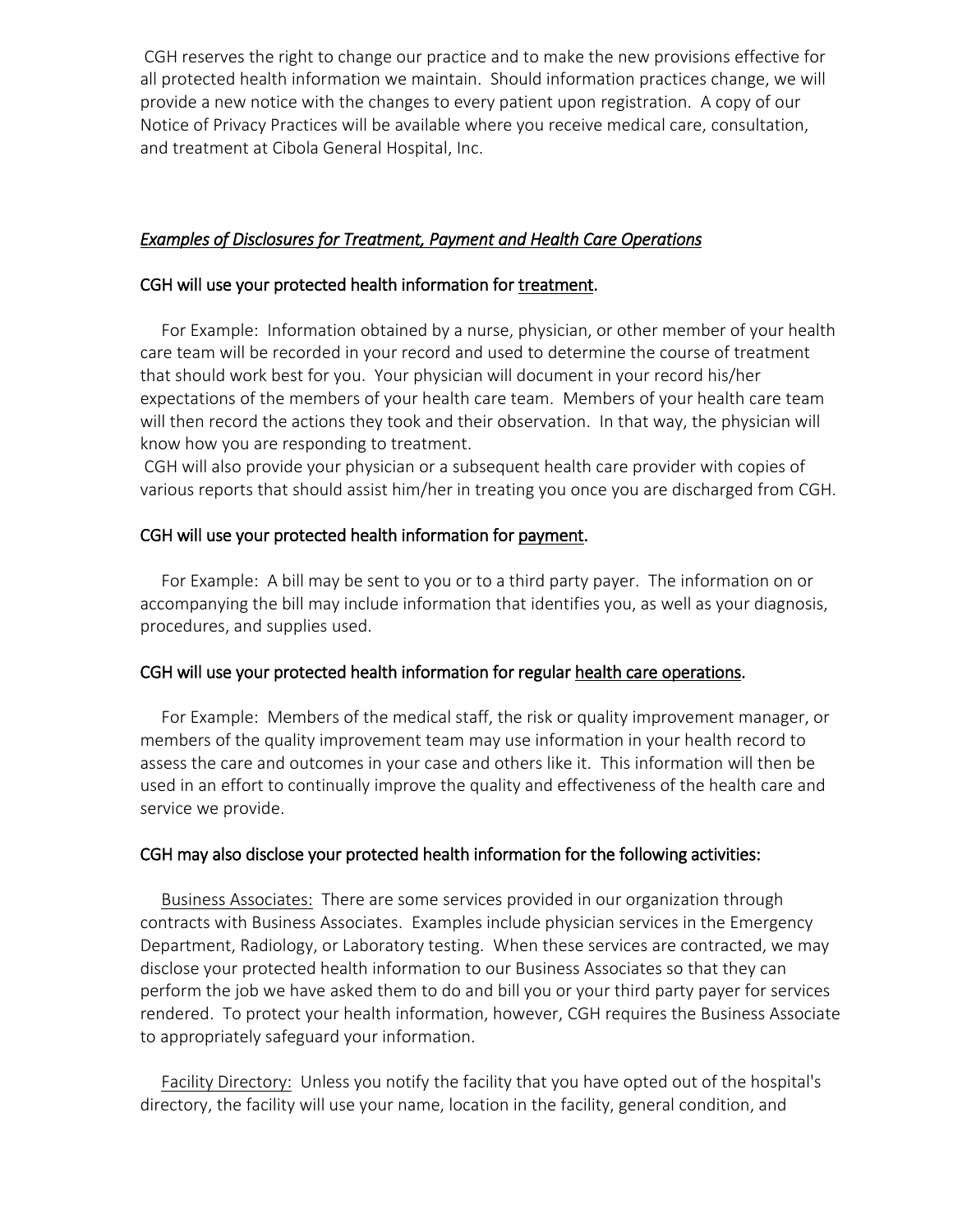religious affiliation for directory purposes. Religious affiliation may be provided to members of the clergy. If you object to having your protected medical information released, CGH will not be able to tell your family or friends your room number or that you are in the hospital.

 Notification: CGH may use or disclose information to notify or assist in notifying a family member, personal representative, or another person responsible for your care, your location, and general condition.

 Communication with family: Health Care professionals, using their best judgment may disclose to a family member, relative, close personal friend or any other person you identify, health information relevant to that person's involvement in your care, appointment reminders, or payment related to your care.

 Research: CGH may disclose information to researchers when an institutional review board that has reviewed the research proposal and established protocols to ensure the privacy of your health information has approved their research.

 Funeral Directors: CGH may disclose health information to funeral directors consistent with applicable law to carry out their duties.

 Organ Procurement Organizations: Consistent with applicable law, CGH may disclose health information to organ procurement organizations or other entities engaged in the procurement, banking, or transplantation of organs for the purpose of tissue donation and transplant.

 Marketing: CGH may contact you with information about treatment alternatives or other health-related benefits and services that may be of interest to you. You may opt out of receiving these types of contacts and communications.

 Fundraising Activities: If CGH intends to use your medical information for fund-raising purposes, CGH will inform you of such intent and let you know that you have the right to optout of receiving fundraising communications. CGH might use such information to contact you in an effort to raise money for CGH and its operations. CGH may disclose information to a foundation related to CGH so that the foundation may contact you about raising money for the CGH. CGH would only release contact information, such as your name, address, phone number and the dates you received treatment or services at CGH. If you do not want CGH to contact you for fundraising efforts, you must notify us in writing and you will be given the opportunity to opt-out of these communications.

 Food and Drug Administration (FDA): CGH may disclose to the FDA, health information relative to adverse events with respect to food, supplements, product and product defects, or post marketing surveillance information to enable product recalls, repairs, or replacement.

 Worker's Compensation: CGH may disclose health information to the extent authorized by, and to the extent necessary to comply with laws relating to worker's compensation or other similar programs established by law.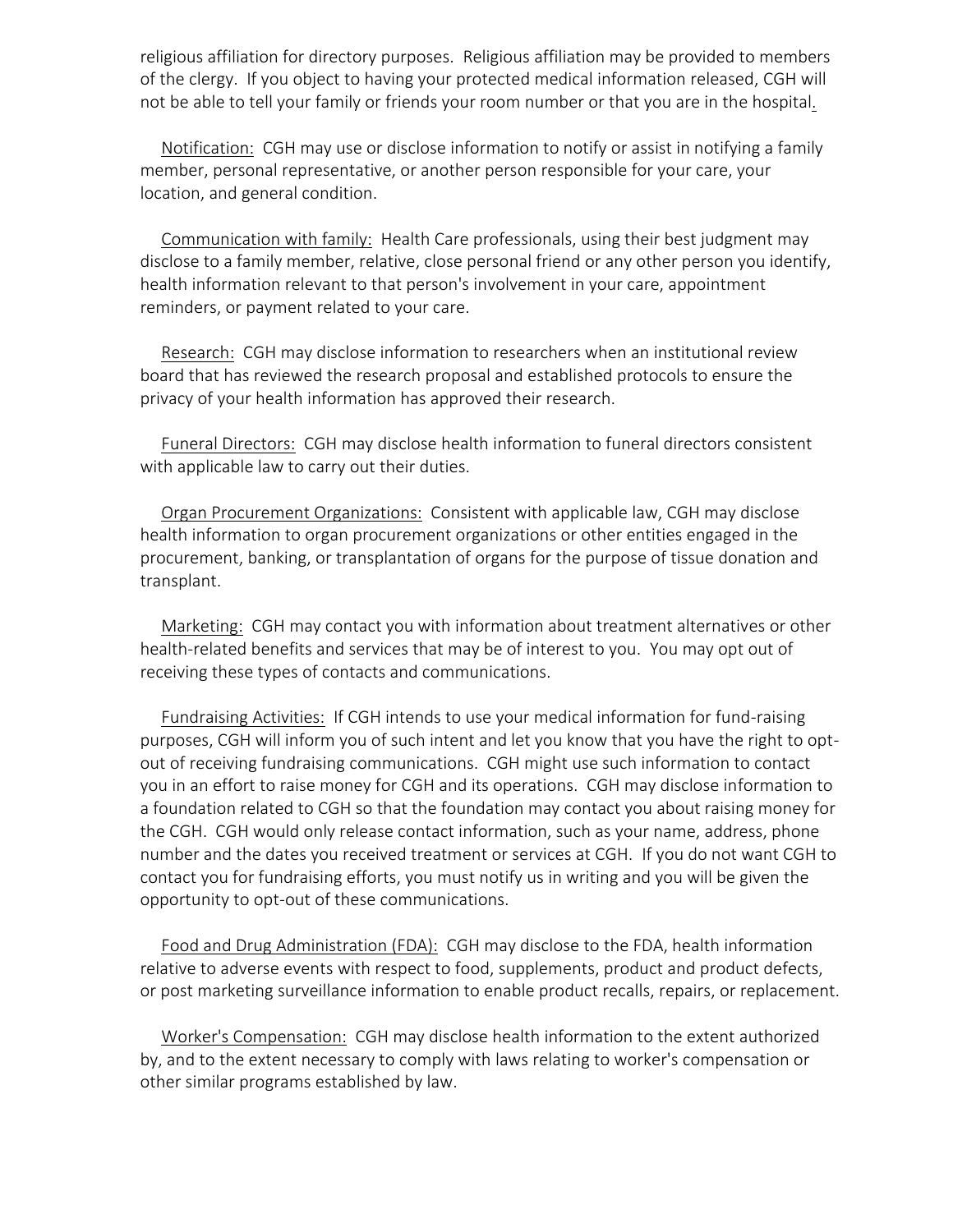Public Health and Safety: As required by law, CGH may disclose your health information to public health, health oversight, or legal authorities charged with preventing misconduct, abuse and neglect, or controlling disease, injury, or disability.

 Correctional Institution: Should you be an inmate of a correctional institution, CGH may disclose to the institution or agents thereof, health information necessary for your health and the health and safety of other individuals.

 Law Enforcement: CGH may disclose health information for law enforcement, purposes as required by law or in response to a valid subpoena or Court Order.

 Federal law makes provision for your health information to be released to an appropriate health oversight agency, public health authority, or attorney, provided that a workforce member or business associate believes in good faith that CGH has engaged in unlawful conduct or have otherwise violated professional or clinical standards and are potentially endangering one or more patients, workers or the public.

Health Information Organization (HIO): CGH may use a HIO to facilitate the exchange of protected health information for treatment purposes, provided it has a business associate agreement with the HIO that requires the HIO to protect the information.

 Health Oversight Activities: CGH may share health information for accreditations, audits, investigations, inspections, and licensure. This is necessary for the government to monitor the health care system, government programs and laws.

### Photography of patients:

- Photography of patients for identification purposes: This process will ensure that all patients can be correctly identified in order to reduce and, where possible, eliminate the risks and consequences of misidentification. We will respect the wishes of patients who do not provide informed consent to have their photograph taken.
- Photography of patients for publicity/advertising purposes: Prior to using such films or photographs of our patients – a Consent to Photograph will be signed by the patient along with the purposes for which photographs will be used.
- Photography of patients for **patient care**: CGH is authorized to take and/or use photographs for clinical use only to help in the care of our patients.

#### *For More Information or to Report a Problem:*

Secretary of the Department of Health and Human Services The U.S. Department of Health and Human Services 200 Independence Avenue, S.W. Washington, D.C. 20201 Toll Free (877) 696-6775 If you have questions and would like additional information, you may contact the Privacy Officer at 505-287-5240, or if you believe your privacy rights have been violated, you can file a complaint with the Privacy Officer at Cibola General Hospital, 1016 E. Roosevelt Avenue. There